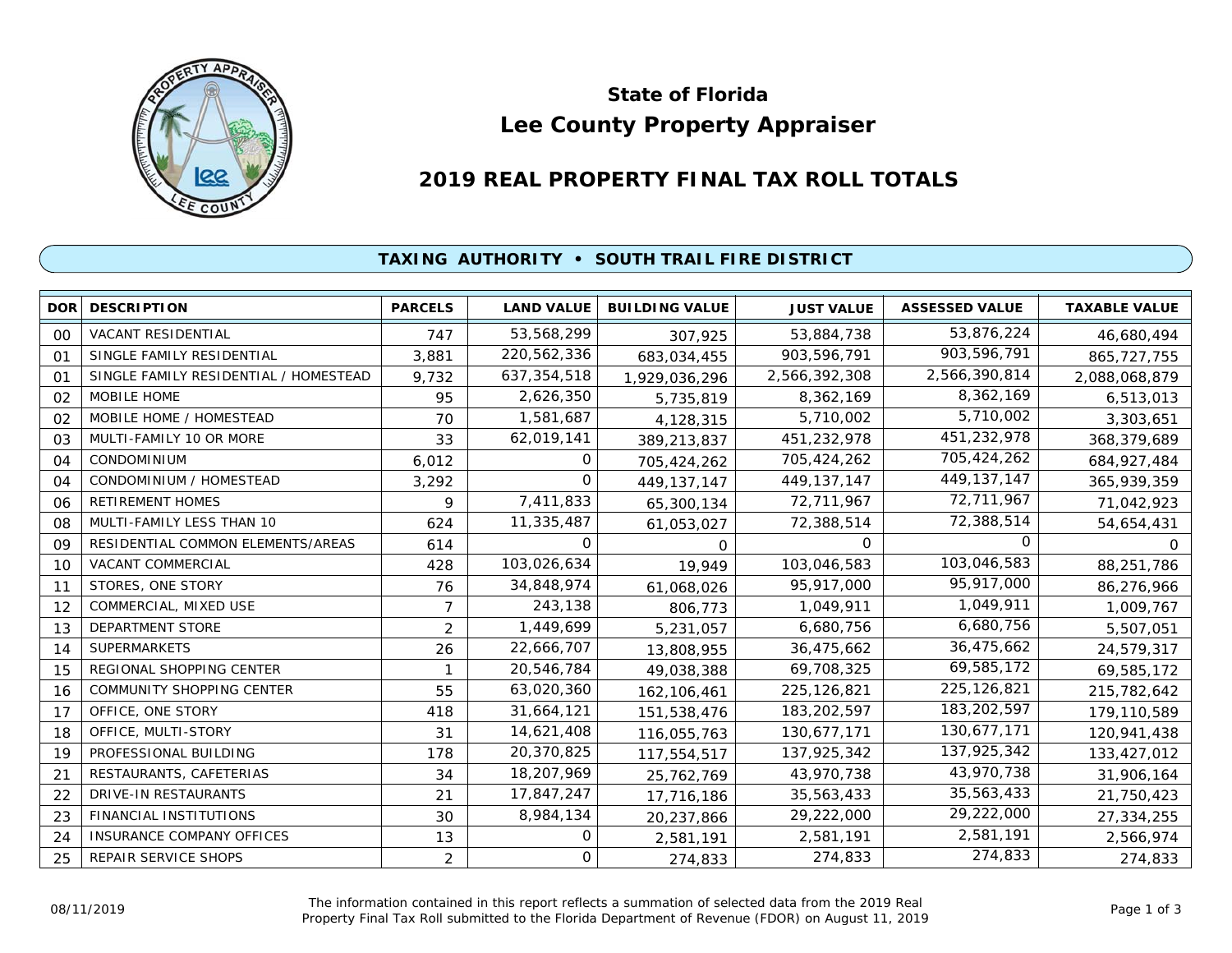## **TAXING AUTHORITY • SOUTH TRAIL FIRE DISTRICT**

| <b>DOR</b> | <b>DESCRIPTION</b>                    | <b>PARCELS</b> | <b>LAND VALUE</b> | <b>BUILDING VALUE</b> | <b>JUST VALUE</b> | <b>ASSESSED VALUE</b> | <b>TAXABLE VALUE</b> |
|------------|---------------------------------------|----------------|-------------------|-----------------------|-------------------|-----------------------|----------------------|
| 26         | <b>SERVICE STATIONS</b>               | 7              | 4,246,370         | 3, 171, 722           | 7,418,092         | 7,418,092             | 6,764,824            |
| 27         | AUTO SALES, REPAIR, ETC               | 80             | 37,078,401        | 63,711,597            | 100,790,154       | 100,789,998           | 97,682,095           |
| 28         | PARKING LOTS, MH PARKS, ETC           | 11             | 38,315,696        | 15,360,089            | 53,675,785        | 53,675,785            | 53,508,515           |
| 30         | <b>FLORISTS, GREENHOUSES</b>          | $\mathbf{1}$   | 62,108            | 68,069                | 130,177           | 130,177               | 119,365              |
| 32         | ENCLOSED THEATER/AUDITORIUM           | 5              | 1,399,645         | 3,197,810             | 4,597,455         | 4,597,455             | 4,453,667            |
| 33         | NIGHT CLUBS, LOUNGES, BARS            | $\mathbf{1}$   | 162,369           | 261,018               | 423,387           | 423,387               | 423,387              |
| 34         | BOWLING ALLEYS, RINKS, ARENAS         | 3              | 1,956,685         | 5,386,614             | 7,343,299         | 7,343,299             | 7,297,791            |
| 35         | <b>TOURIST ATTRACTIONS</b>            | $\mathbf{1}$   | 531,924           | 29,673                | 561,597           | 561,597               | 524,578              |
| 38         | GOLF COURSE, DRIVING RANGE            | $\overline{7}$ | 6,619,345         | 5,943,193             | 12,607,430        | 12,562,538            | 12,451,033           |
| 39         | HOTELS, MOTELS                        | 17             | 18,056,496        | 87,584,605            | 105,641,101       | 105,641,101           | 82,316,484           |
| 40         | VACANT INDUSTRIAL                     | 92             | 35,259,460        | 77,893                | 35, 337, 353      | 35, 337, 353          | 31,025,564           |
| 41         | LIGHT MANUFACTURING                   | 47             | 11,136,929        | 29,764,767            | 40,901,696        | 40,901,696            | 39,757,656           |
| 42         | <b>HEAVY INDUSTRIAL</b>               | $\mathbf{1}$   | 496,585           | 912,718               | 1,409,303         | 1,409,303             | 1,409,303            |
| 44         | PACKING PLANTS                        | $\mathbf{1}$   | 757,294           | 1,052,577             | 1,809,871         | 1,809,871             | 1,809,871            |
| 45         | CANNERY, BREWERY, WINERY              | 5              | 0                 | 606,000               | 606,000           | 606,000               | 550,478              |
| 46         | OTHER FOOD PROCESSING                 | $\mathbf{1}$   | $\mathbf 0$       | 121,200               | 121,200           | 121,200               | 111,980              |
| 48         | WAREHOUSING, DISTRIBUTION TERMINALS   | 792            | 99, 155, 513      | 303,662,619           | 402,844,299       | 402,818,132           | 380,444,805          |
| 49         | <b>OPEN STORAGE</b>                   | 4              | 776,784           | 301,669               | 1,078,453         | 1,078,453             | 1,058,280            |
| 53         | CROPLAND CLASS III                    | $\mathbf{1}$   | 46,574            | 242,357               | 492,397           | 288,931               | 140,812              |
| 60         | <b>GRAZING LAND CLASS I</b>           | 16             | 1,817,112         | 500,454               | 18,900,585        | 2,317,566             | 1,972,614            |
| 61         | <b>GRAZING LAND CLASS II</b>          | 22             | 505,788           | 1,771,814             | 11,534,367        | 2,277,602             | 1,305,346            |
| 62         | <b>GRAZING LAND CLASS III</b>         | 16             | 72,439            | 179,345               | 6,606,357         | 251,784               | 103,963              |
| 63         | <b>GRAZING LAND CLASS IV</b>          | 5              | 136,840           | 0                     | 32, 135, 655      | 136,840               | 136,840              |
| 64         | <b>GRAZING LAND CLASS V</b>           | 6              | 48,275            | $\mathbf{O}$          | 19,555,282        | 48,275                | 48,275               |
| 65         | <b>GRAZING LAND CLASS VI</b>          | $\mathbf{1}$   | 13,089            | $\Omega$              | 631,310           | 13,089                | 13,089               |
| 66         | ORCHARD GROVES, CITRUS, ETC           | $\overline{2}$ | 152,049           | 468,694               | 827,074           | 620,743               | 559,513              |
| 67         | POULTRY, BEES, TROPICAL FISH, RABBITS | 3              | 994,620           | 528,239               | 1,707,233         | 1,522,859             | 1,219,619            |
| 68         | DAIRIES, FEED LOTS                    | 18             | 1,076,493         | 3,468,231             | 8,307,134         | 4,544,724             | 3,521,716            |
| 69         | ORNAMENTALS, MISCELLANEOUS AG         | 6              | 859,542           | 699,096               | 2,995,141         | 1,558,638             | 1,095,688            |
| 70         | VACANT INSTITUTIONAL                  | 10             | 1,379,959         | 7,632                 | 1,387,591         | 1,387,591             | 17,721               |
| 71         | CHURCHES, TEMPLES                     | 43             | 27,809,470        | 44,209,589            | 72,019,059        | 72,019,059            | 24,174               |
| 72         | PRIVATE SCHOOLS & COLLEGES            | 8              | 4,418,160         | 21,344,388            | 25,762,548        | 25,762,548            | 0                    |
| 74         | HOMES FOR THE AGED                    | 2              | 239,628           | 2,251,092             | 2,490,720         | 2,490,720             | $\Omega$             |
| 75         | ORPHANAGES, NON-PROFIT SERVICE        | 20             | 2,447,294         | 6,978,658             | 9,425,952         | 9,425,952             | 93,566               |
| 77         | CLUBS, LODGES, UNION HALLS            | 3              | 674,122           | 817,732               | 1,491,854         | 1,491,854             | 0                    |